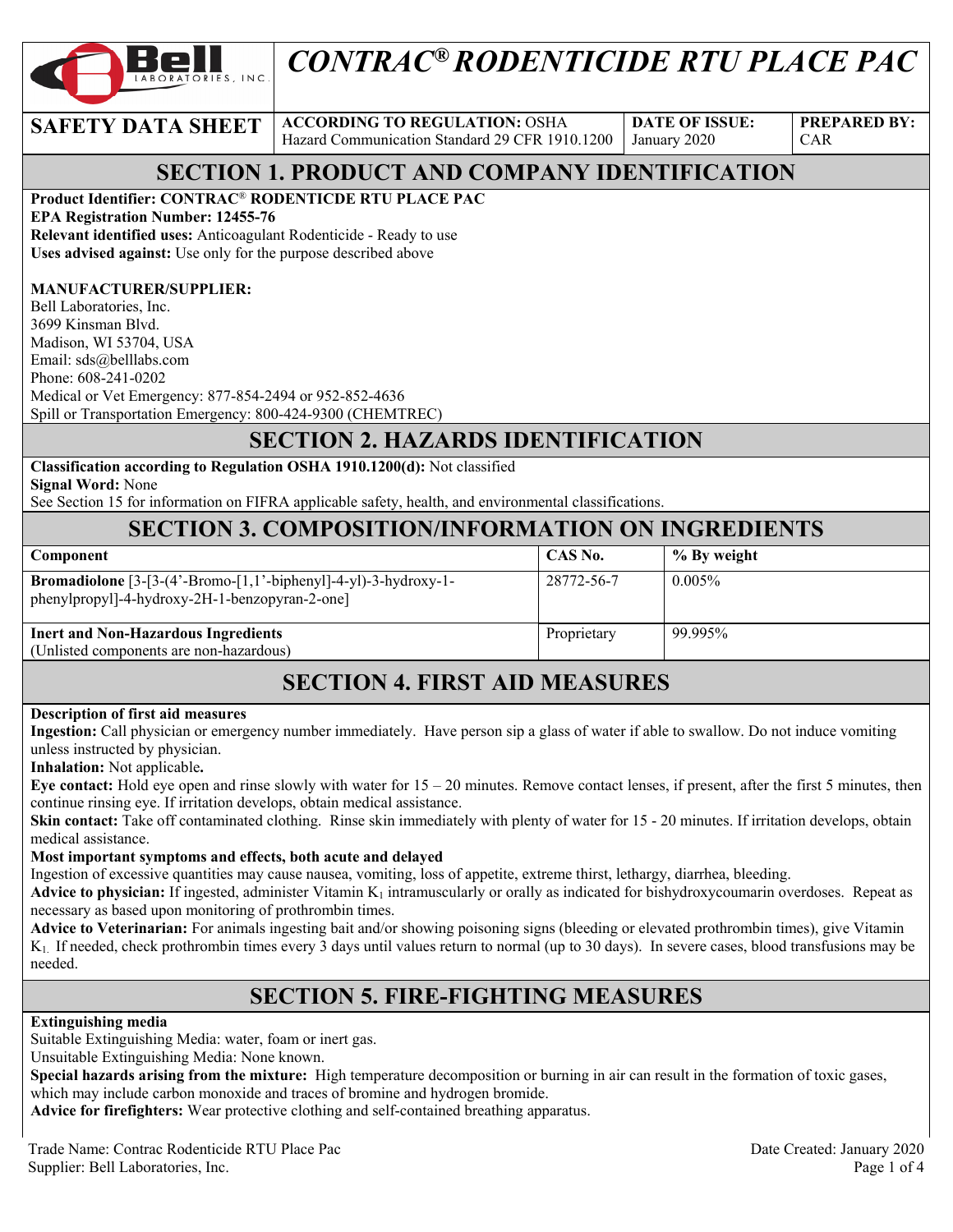#### **SECTION 6. ACCIDENTAL RELEASE MEASURES**

**Personal precautions, protective equipment and emergency procedures**: Gloves should be worn when handling the bait. Collect spillage without creating dust.

**Environmental precautions:** Do not allow bait to enter drains or water courses. Where there is contamination of streams, rivers or lakes contact the appropriate environment agency.

**Methods and materials for containment and cleaning up**

**For Containment:** Sweep up spilled material immediately. Place in properly labeled container for disposal or re-use.

**For Cleaning Up:** Wash contaminated surfaces with detergent. Dispose of all wastes in accordance with all local, regional and national regulations.

**Reference to other sections:** Refer to Sections 7, 8 & 13 for further details of personal precautions, personal protective equipment and disposal considerations.

### **SECTION 7. HANDLING AND STORAGE**

**Precautions for safe handling**: Do not handle the product near food, animal foodstuffs or drinking water. Keep out of reach of children. Do not use near heat sources, open flame, or hot surfaces. As soon as possible, wash hands thoroughly after applying bait and before eating, drinking, chewing gum, using tobacco, or using the toilet.

**Conditions for safe storage, including any incompatibilities:** Store only in original container in a cool, dry place, inaccessible to pets and wildlife. Do not contaminate water, food or feed by storage or disposal. Keep containers closed and away from other chemicals.

### **SECTION 8. EXPOSURE CONTROLS/PERSONAL PROTECTION**

| <b>Established Limits</b> |                 |                     |  |  |
|---------------------------|-----------------|---------------------|--|--|
| OSHA                      | <b>ACGIH</b>    | <b>Other Limits</b> |  |  |
| Not Established           | Not Established | Not Established     |  |  |
|                           |                 |                     |  |  |

**Appropriate Engineering Controls:** Not required **Occupational exposure limits:** Not established

**Personal Protective Equipment:** 

**Respiratory protection:** Not required

**Eye protection:** Not required

**Skin protection:** Shoes plus socks, and waterproof gloves.

**Hygiene recommendations:** Wash thoroughly with soap and water after handling.

#### **SECTION 9. PHYSICAL AND CHEMICAL PROPERTIES**

| Information on basic physical and chemical properties |                            |  |
|-------------------------------------------------------|----------------------------|--|
| Appearance/Color:<br>Blue granular pellet             |                            |  |
| Odor:                                                 | Sweet grain-like           |  |
| <b>Odor Threshold:</b><br>No Data                     |                            |  |
| pH:                                                   | No Data                    |  |
| <b>Melting point:</b>                                 | No Data                    |  |
| <b>Boiling point:</b>                                 | No Data                    |  |
| <b>Flash point:</b>                                   | No Data                    |  |
| <b>Evaporation rate:</b>                              | No Data                    |  |
| <b>Flammability:</b>                                  | No Data                    |  |
| <b>Upper/lower flammability or explosive limits:</b>  | No Data                    |  |
| <b>Vapor Pressure:</b>                                | No Data                    |  |
| <b>Vapor Density:</b>                                 | No Data                    |  |
| <b>Relative Density:</b>                              | 1.39 g/mL @ $20^{\circ}$ C |  |
| <b>Solubility (water):</b>                            | No Data                    |  |
| Solubility (solvents):                                | No Data                    |  |
| Partition coefficient: n-octanol/water:               | No Data                    |  |
| <b>Auto-ignition temperature:</b>                     | No Data                    |  |
| <b>Decomposition temperature:</b>                     | No Data                    |  |
| Viscosity:                                            | No Data                    |  |
|                                                       |                            |  |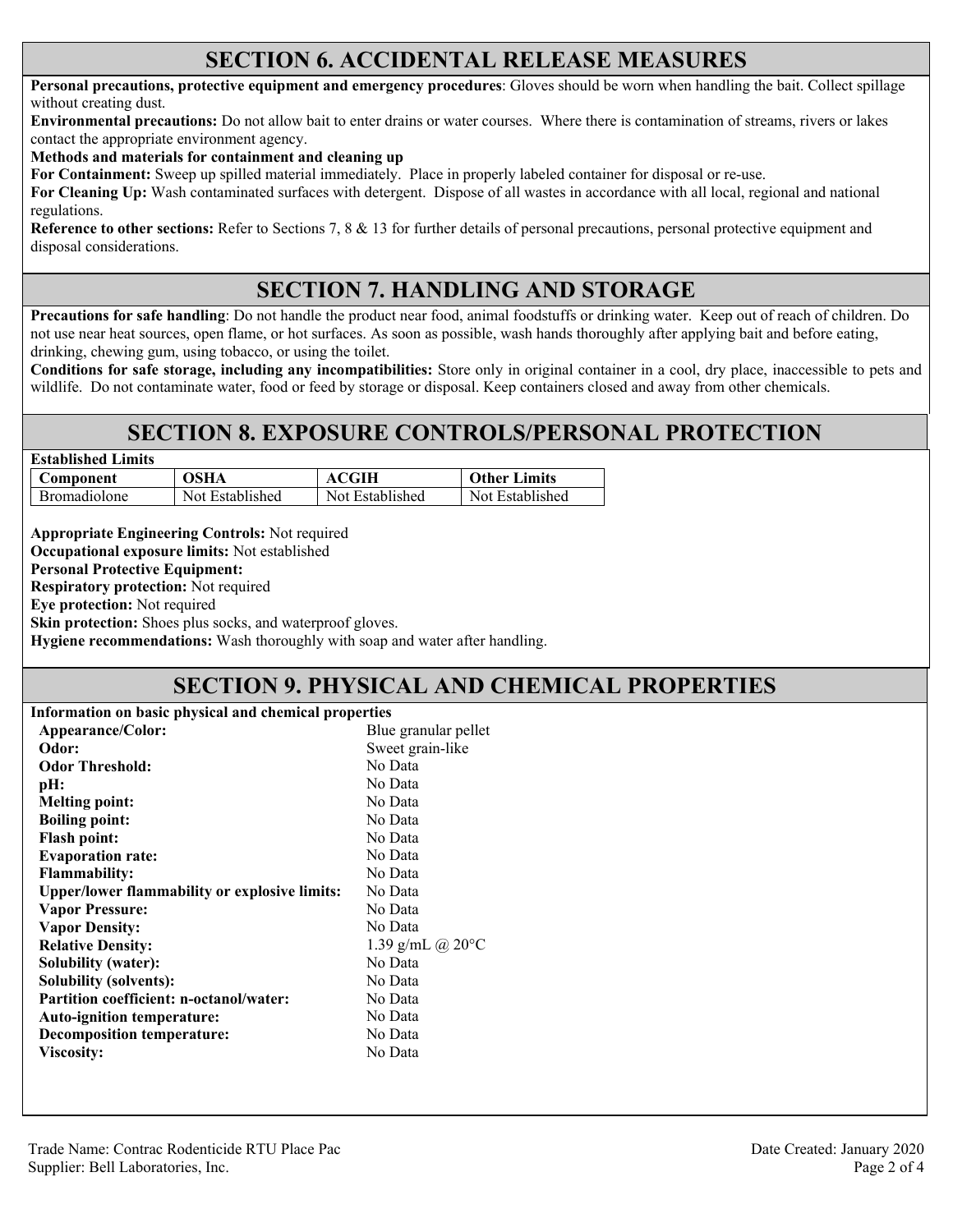# **SECTION 10. STABILITY AND REACTIVITY**

**Reactivity:** Stable when stored in original container in a cool, dry location.

**Chemical stability:** Stable when stored in original container in a cool, dry location.

**Possibility of hazardous reactions:** Refer to Hazardous decomposition products

**Conditions to avoid:** Avoid extreme temperatures (below 0°C or above 40°C).

**Incompatible materials**: Avoid strongly alkaline materials.

**Hazardous decomposition products:** High temperature decomposition or burning in air can result in the formation of toxic gases, which may include carbon monoxide and traces of bromine and hydrogen bromide.

# **SECTION 11. TOXICOLOGICAL INFORMATION**

**Information on toxicological effects** 

**Acute Toxicity** 

**LD50, oral (ingestion):** >5000 mg/kg (rats) (Bromadiolone Rat LD50 oral: 0.70 mg/kg bw).

**LD50, dermal (skin contact):** > 5001 mg/kg (rats) (Bromadiolone rabbit LD50 dermal: 1.71 mg/kg bw).

**LC50, inhalation:** Product is a granular pellet and therefore exposure by inhalation is not relevant.

**Skin corrosion/irritation:** Not irritating to skin.

**Serious eye damage/Irritation:** Not irritating to eyes.

**Respiratory or skin sensitization:** Dermal sensitization: Not a Sensitizer (Guinea pig maximization test).

**Germ cell mutagenicity:** Contains no components known to have a mutagenetic effect.

**Carcinogenicity:** Contains no components known to have a carcinogenetic effect**.** 

| <b>components</b> | <b>TOD T</b><br>-- | DC<br>ш | $\sim$ $\sim$ $\sim$ $\sim$ |
|-------------------|--------------------|---------|-----------------------------|
| Бr                | listec             | listed  | listed                      |
| nadiolone         | No!                | Noi     | NOI                         |

**Reproductive Toxicity:** No data

**Aspiration Hazard:** Not applicable. Product is a granular pellet.

**Target Organ Effects:** Reduced blood clotting ability.

### **SECTION 12. ECOLOGICAL INFORMATION**

**Ecotoxicity Effects:** This product is extremely toxic to birds and mammals. Do not apply this product directly to water, where surface water is present or to intertidal areas below the mean high water mark. Carefully follow label cautions and directions to reduce hazards to children, pets and non-target wildlife.

**Persistence and degradability:** Product is inherently biodegradable.

**Bioaccumulative potential:** Not determined. Bromadiolone water solubility is extremely low (< 0.1mg/l).

**Mobility in Soil:** Not determined. Mobility of bromadiolone in soil is considered to be limited.

**Other adverse effects:** None.

# **SECTION 13. DISPOSAL CONSIDERATIONS**

Do not contaminate water, food or feed by storage or disposal.

**Pesticide Storage:** Store only in original container in a cool, dry place inaccessible to children and pets. Keep containers closed and away from other chemicals.

**Pesticide Disposal:** Wastes resulting from the use of this product according to the label instructions must be disposed of as specified on the product label. **RCRA waste status:** This product is not regulated as a hazardous waste under Federal law. State and local regulation may affect the disposal of this product. Consult your state or local environmental agency for disposal of waste generated other than by use according to label instructions.

**Container Handling:** Non-refillable container. Do not reuse or refill this container. [Plastic:] Offer for recycling or reconditioning; or puncture and dispose of in a sanitary landfill; or by incineration. In most states, burning is not allowed. [Paper:] Dispose of empty container by placing in trash, at an approved waste disposal facility or by incineration. In most states, burning is not allowed. **RCRA Waste Status:** This product is not regulated as a hazardous waste under Federal law.

# **SECTION 14. TRANSPORT INFORMATION**

Trade Name: Contrac Rodenticide RTU Place Pac Date Created: January 2020 **UN number:** Not regulated **UN proper shipping name:** Not regulated **Transport hazard class(es):** Not regulated **Packing group:** Not regulated **Environmental Hazards DOT Road/Rail:** Not considered hazardous for transportation via road/rail. **DOT Maritime:** Not considered hazardous for transportation by vessel. **DOT Air:** Not considered hazardous for transportation by air. **Freight Classification:** LTL Class 60 **Transport in bulk according to Annex II of MARPOL 73/78 and the IBC code:** Not applicable **Special precautions for user:** None

Supplier: Bell Laboratories, Inc. 2008 and 2008 and 2008 and 2008 and 2008 and 2008 and 2008 and 2008 and 2008 and 2008 and 2008 and 2008 and 2008 and 2008 and 2008 and 2008 and 2008 and 2008 and 2008 and 2008 and 2008 and